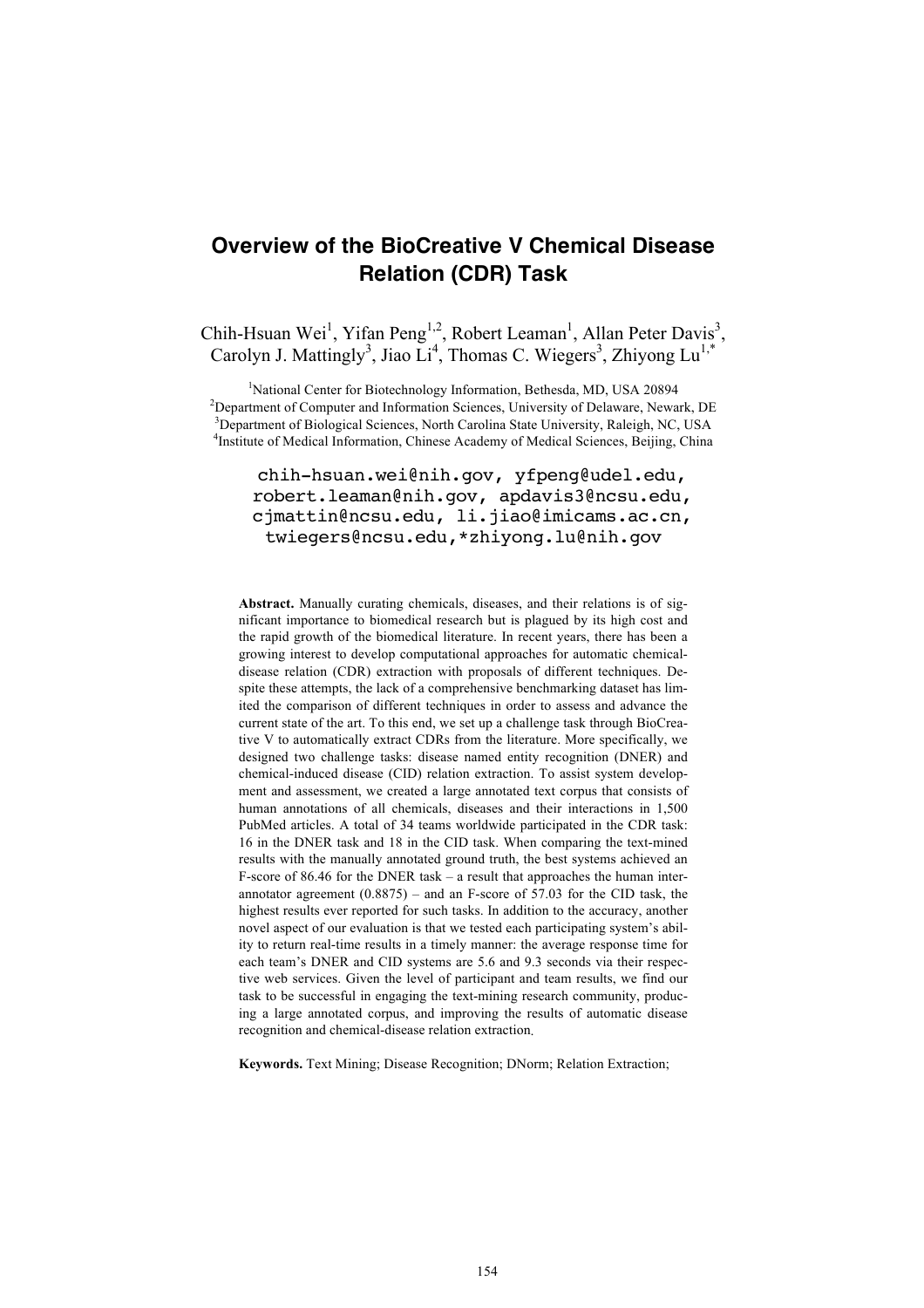### **1 Introduction & Motivation**

Chemicals, diseases, and their relations are among the most searched topics by PubMed users worldwide (1,2), reflecting their central roles in many areas of biomedical research and healthcare such as drug discovery and safety surveillance. Developing a drug takes time and money: on average, around 14 years and \$2 billion or more (3). More than 95 percent of potential drugs fail during development for reasons such as undesired side effects due to either off-target binding or unanticipated physiologic roles of the intended target (4). Although the ultimate goal in drug discovery is to develop chemicals for therapeutics, recognition of adverse drug reactions (ADRs) between chemicals and diseases is important for improving chemical safety and toxicity studies and facilitating new screening assays for pharmaceutical compound survival. In addition, ADRs are an integral part of drug post-marketing surveillance. Identification of chemicals as biomarkers can also be helpful in informing potential relationships between chemicals and pathologies. Hence, manual annotation of such mechanistic and biomarker/correlative chemical-disease relations (CDR) from unstructured free text into structured knowledge to facilitate identification of potential toxicity has been an important theme for several bioinformatics databases, such as the Comparative Toxicogenomics Database (CTD) (5). NOTE: We consider the words 'drug' and 'chemical' to be interchangeable in this document.

Manual curation of CDRs from the literature is costly and insufficient to keep up with the rapid literature growth. In response, there have been many attempts to extract such relations by automated natural language processing (NLP) methods. Over the years, a wide variety of relation extraction approaches have been proposed, such as simple cooccurrence, pattern matching, machine learning, and knowledge-driven methods (6-8). A small number of test corpora were also developed, but they are limited in size and annotation scope (9,10). More recently, a similar set of computational methods has been applied to a number of diverse data sets such as the FDA's Adverse Event Reporting System (FAERS) (11), electronic medical records (12), tweets, user comments in social media (13), etc. In comparison, the scholarly publications contain richer information about drug-induced phenomena in a variety of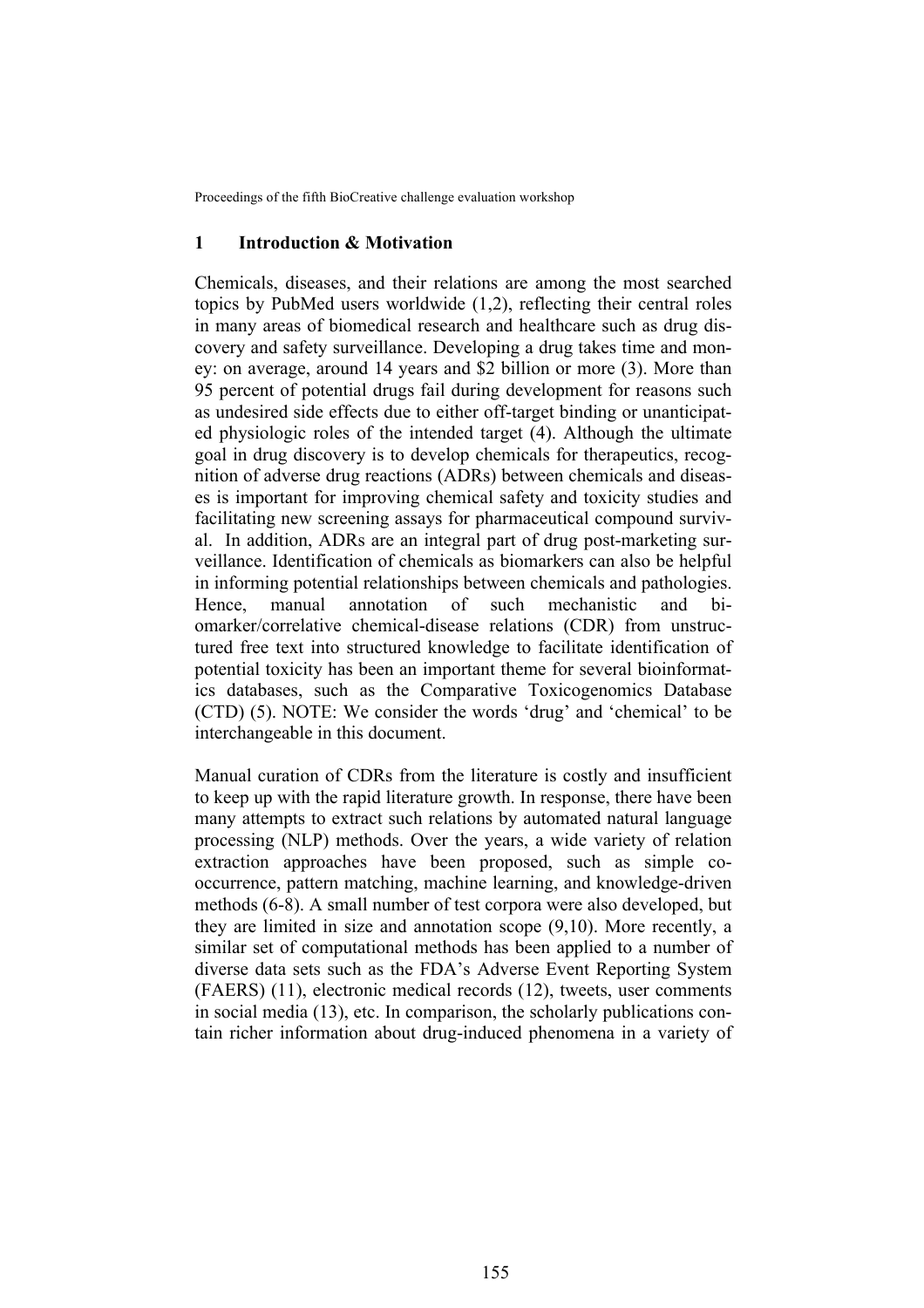settings, such as in vitro and in vivo methods, across species, for approved indications, off-label uses and for drugs in development.

Despite these previous attempts and other closely related studies (e.g. PPI (14)), automatic biomedical relation detection from free text remains challenging, from identifying relevant concepts (e.g. diseases (15-18)), to extracting relations. The lack of a comprehensive benchmarking dataset has limited the comparison of different computational techniques in order to assess and improve the current state of the art. In addition, few previous software tools for relation extraction have been made freely available and, to the best of our knowledge, been incorporated into practical applications such as biocuration.

# **2 Task**

Through BioCreative V, one of the major formal evaluation events (19) for BioNLP research, we organized a challenge task of automatic extraction of mechanistic and biomarker chemical-disease relations from the biomedical literature with the goal of supporting biocuration, new drug discovery and drug safety surveillance. More specifically, we designed two subtasks:

- (A)Disease Named Entity Recognition (DNER). An intermediate step for automatic CDR extraction is disease named entity recognition and normalization, which was found to be highly difficult on its own in previous BioCreative CTD tasks (20,21), and other studies (18). For the subtask, participating systems were given raw PubMed abstracts and asked to return normalized disease concept identifiers.
- (B) Chemical-induced disease relation extraction (CID). Participating systems were provided with raw text from PubMed articles as input (same as DNER input) and asked to return a ranked list of <chemical, disease> pairs with normalized concept identifiers for which drug-induced diseases are associated in the abstract.

Note that both chemical and diseases were described using the National Library of Medicine's Medical Subject Headings (MeSH) controlled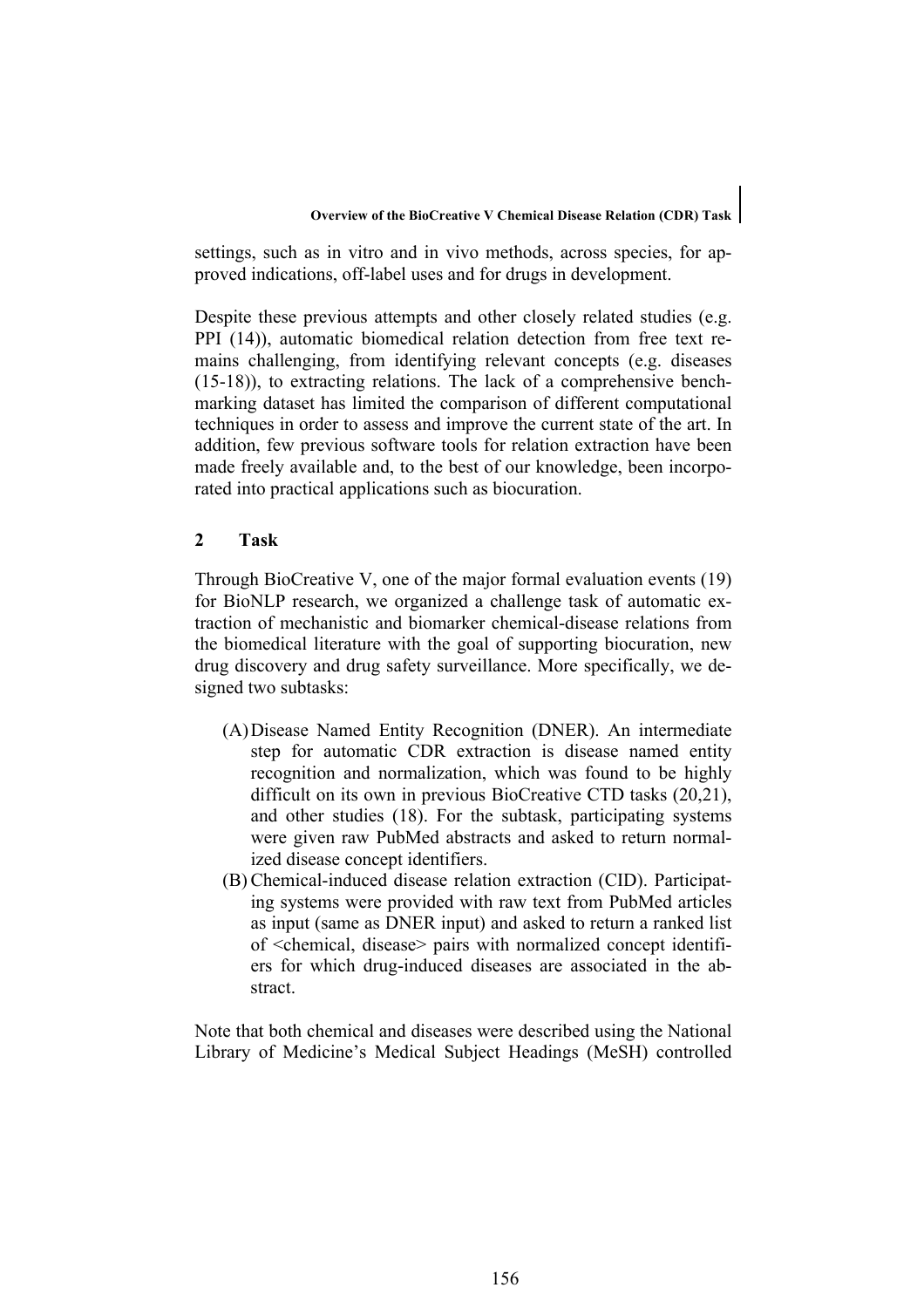vocabulary. Systems were required to return entity pairs; both entities needed to be normalized into MeSH identifiers, along with their text spans in the article.

# Task Data

For our task, we prepared a total of 1,500 PubMed articles: 500 each for the training, development and test set. Of all 1,500 articles, most (1,400) were selected from an existing CTD-Pfizer collaborationrelated dataset (see details below). The remaining 100 articles represented completely new curation and were incorporated into the test set.

For both tasks, we prepared manual annotations. For the DNER task, a number of MeSH annotators were recruited to annotate every disease and chemical occurrence in the abstract with both text spans and concept identifiers. We refer readers to (22) for more details regarding this annotation.

During a previous collaboration with Pfizer (23), CTD curated over 150,000 chemical-disease interactions. CTD biocurators followed CTD's rigorous curation process and curated interactions from just the abstract whenever possible, except in cases where referencing the full text was necessary to resolve relevant issues mentioned in the abstract. For the CDR task, we mostly leveraged existing curated data for the 1,400 articles. The relation data for the additional 100 articles was generated during the CDR challenge by CTD staff, and this curation was not made public until the challenge was complete.

Table 1 describes the disease and relation annotations for the three data sets.

|                     | <b>Articles</b> | <b>Chemical</b> |       | <b>Disease</b> | <b>CID</b> |          |
|---------------------|-----------------|-----------------|-------|----------------|------------|----------|
| <b>Task Dataset</b> |                 | Mention         | ID    | Mention        | ID         | relation |
| Training            | 500             | 5,203           | 1.467 | 4.182          | 1.965      | 1,038    |
| Development         | 500             | 5,347           | 1.507 | 4.244          | 1,865      | 1,012    |
| Test                | 500             | 5,385           | .435  | 4.424          | 1.988      | .066     |

#### *Table 1 Statistics of the CDR data sets*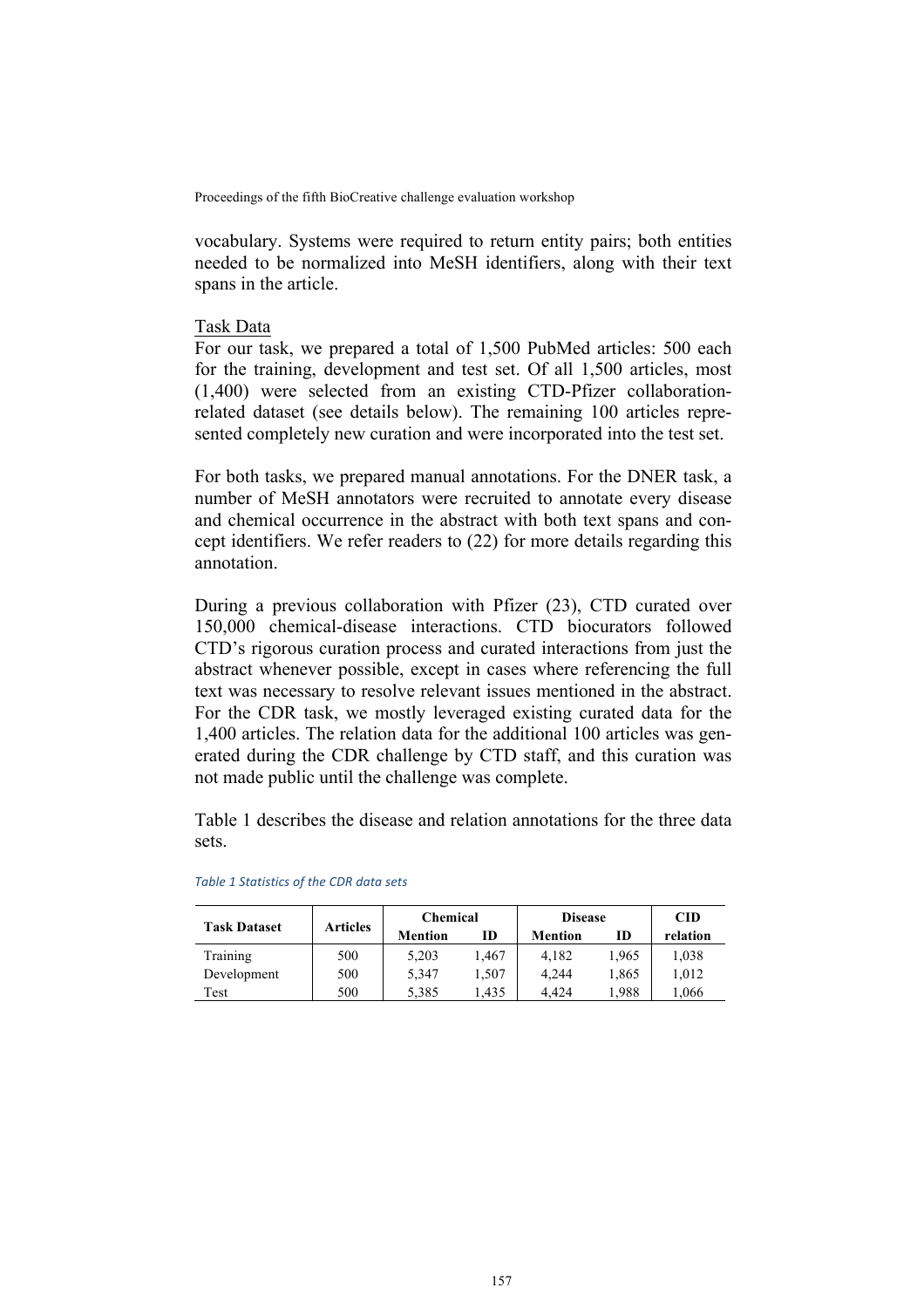#### **Overview of the BioCreative V Chemical Disease Relation (CDR) Task**

#### Task Evaluation

For final evaluation of the participant systems, text-mined entities (diseases) and relations (<chemical, disease> pairs) were compared to manually annotated data using standard precision, recall and F-score metrics. More specifically, the DNER results are evaluated by comparing the set of disease concepts annotated within the document with the set of disease concepts predicted by the participant system. Similarly, the CID results are evaluated by comparing the set of chemical-disease relationships annotated within the document with the set of chemicaldisease relationships predicted by the system.

For results submission, participants followed the procedure implemented for the previous BioCreative-CTD task (20) where teams submitted their results through web services<sup>1</sup>. In particular, Representational State Transfer (REST) was selected as the architectural style for the participant web services. To assist participants, the organizers provided executable files together with a step-by-step installation guide. Also, a testing web site was provided to the teams in order to simulate the exact system testing environment. Indeed, the testing facility was heavily used (over 2,400 times by dozens of teams) since its inception. Because of the online evaluation, we are able to report the response time of each system in addition to their accuracies.

# Benchmarking Systems

For comparison purposes, we benchmarked several systems for the DNER and CID tasks

For DNER, we first developed a straightforward dictionary look-up baseline approach that relied on disease names from CTD. We also retrained models using the out-of-box DNorm, our previous work for disease named entity recognition and normalization (15). DNorm combines an approach based on rich features and conditional random fields for named entity recognition (using BANNER (24)) with a novel machine learning method for normalization based on pairwise learning to rank. DNorm is a competitive system which achieved the highest performance in a previous disease challenge (16,25); its performance therefore provides a very strong benchmark.

 $<sup>1</sup>$  We allowed offline submissions for manual runs.</sup>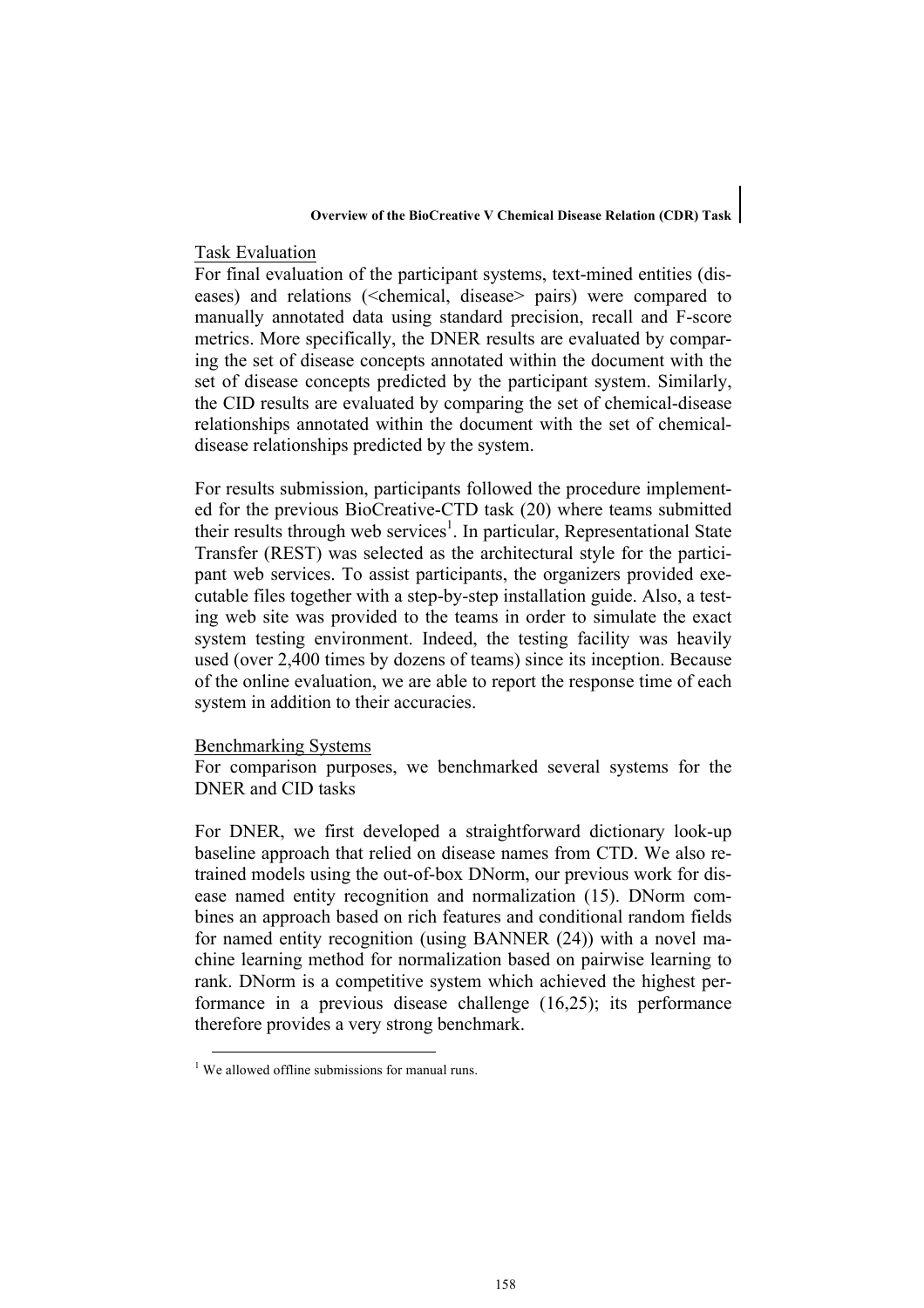For the CID task, we implemented a simple co-occurrence baseline method with two variants: abstract-level and sentence-level. The chemical and disease entities were automatically recognized using our inhouse tools, DNorm (15) and tmChem (26), respectively.

# **3 Results**

A total of 34 teams participated in the CDR task: 16 teams participated in the DNER task, and 18 teams participated in the CID task. Since each team was allowed to submit up to 3 runs (i.e., 3 different version of their tool) for each task, a total of 86 runs were submitted. Of the 34 teams, there were 25 unique teams from 12 different countries in four continents Australia (1), Asia (12), Europe (9), and North America (3).

# DNER Results

A total of 16 teams successfully submitted DNER results in 40 runs. As shown in Table 2 (only the best run of each team is included), multiple teams achieved an F-score higher than 85% with the highest being 86.46% (team 314), a result that approaches the inter-annotator agreement of the human annotators (0.8875) (27). The average precision, recall and F-score were 78.99%, 74.81% and 76.03%, respectively.

All teams but one achieved a higher F-score than our baseline dictionary method, which obtained an F-score of 52.30%. While we did not perform any additional development on DNorm to adapt it to this dataset, it sets a significantly stronger benchmark with a performance of 80.64% F-score. A total of 7 teams achieved performance higher than DNorm.

Table 2 DNER results are shown for each participating team (anonymously identified by team *number), as well as the baseline (dictionary look up) and DNorm systems. Among different team runs*, *only the best results are shown.* 

| <b>System</b>      | TР    | FP    | FN  | p     | R     | F     |
|--------------------|-------|-------|-----|-------|-------|-------|
| Dictionary look-up | 1.341 | 1,799 | 647 | 42.71 | 67.45 | 52.30 |
| <b>DNorm</b>       | 1.593 | 370   | 395 | 81.15 | 80.13 | 80.64 |
| Team 276           | 1.545 | 549   | 443 | 73.78 | 77.72 | 75.70 |
| Team 277           | 1.629 | 191   | 359 | 89.51 | 81.94 | 85.56 |
| Team 285           | 1.249 | 892   | 739 | 58.34 | 62.83 | 60.50 |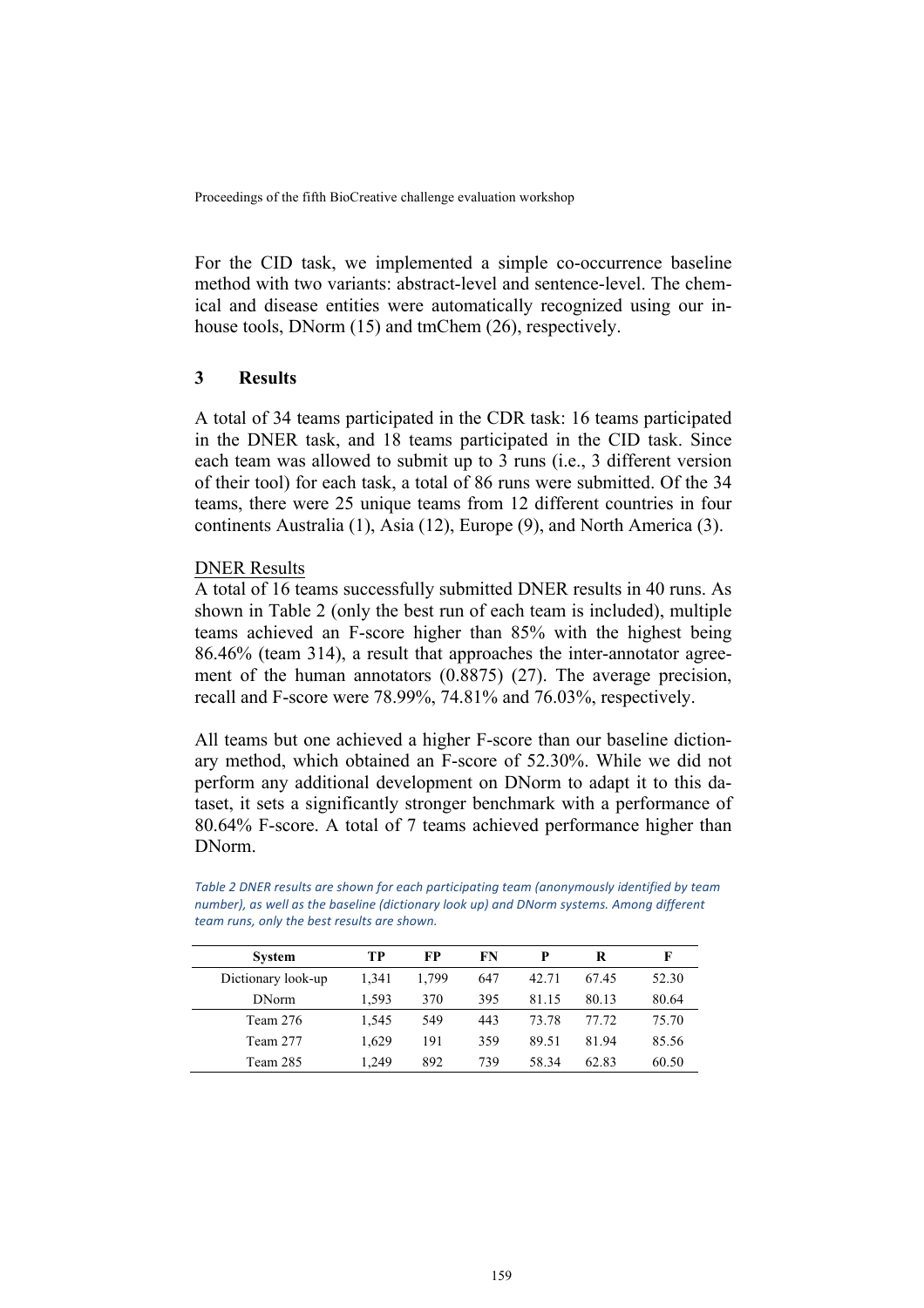| <b>System</b> | TP    | FP  | FN    | P     | R     | F     |
|---------------|-------|-----|-------|-------|-------|-------|
| Team 288      | 1,669 | 339 | 319   | 83.12 | 83.95 | 83.53 |
| Team 290      | 1,284 | 712 | 704   | 64.33 | 64.59 | 64.46 |
| Team 293      | 1,278 | 503 | 710   | 71.76 | 64.29 | 67.82 |
| Team 296      | 708   | 66  | 1,280 | 91.47 | 35.61 | 51.27 |
| Team 304      | 1,713 | 277 | 275   | 86.08 | 86.17 | 86.12 |
| Team 309      | 1,372 | 684 | 616   | 66.73 | 69.01 | 67.85 |
| Team 310      | 1,627 | 247 | 361   | 86.82 | 81.84 | 84.26 |
| Team 314      | 1,660 | 192 | 328   | 89.63 | 83.50 | 86.46 |
| Team 315      | 1,502 | 335 | 486   | 81.76 | 75.55 | 78.54 |
| Team 325      | 1,661 | 339 | 327   | 83.05 | 83.55 | 83.30 |
| Team 363      | 1,606 | 168 | 382   | 90.53 | 80.78 | 85.38 |
| Team 364      | 1,703 | 606 | 285   | 73.75 | 85.66 | 79.26 |
| Team 365      | 1,590 | 582 | 398   | 73.20 | 79.98 | 76.44 |
| Team Avg      | 1,487 | 418 | 501   | 78.99 | 74.81 | 76.03 |

**Overview of the BioCreative V Chemical Disease Relation (CDR) Task**

# CID Results

A total of 18 teams successfully submitted CID results in 46 runs. As shown in Table 3 (only the best run of each team is included), the Fscore ranges from 32.01% to 57.03% (team 288) with an average of 43.37%. All teams outperformed the baseline results by the simple abstract-level co-occurrence method (16.43% in precision, 76.45% in recall and 27.05% in F-score).

Table 3 CID results are shown for each participating team (anonymously identified by team number), as well as two variants of the co-occurrence baseline method *(i.e. abstract-* and *senentece-level).* Among different *team runs, only the best results are shown.* 

| Team           | TР  | FP    | FN  | P     | R     | F     |
|----------------|-----|-------|-----|-------|-------|-------|
| Abstract-level | 815 | 4,145 | 251 | 16.43 | 76.45 | 27.05 |
| Sentence-level | 570 | 1,672 | 496 | 25.42 | 53.47 | 34.46 |
| Team 276       | 574 | 544   | 492 | 51.34 | 53.85 | 52.56 |
| Team 288       | 623 | 496   | 443 | 55.67 | 58.44 | 57.03 |
| Team 289       | 358 | 346   | 708 | 50.85 | 33.58 | 40.45 |
| Team 290       | 346 | 536   | 720 | 39.23 | 32.46 | 35.52 |
| Team 293       | 354 | 296   | 712 | 54.46 | 33.21 | 41.26 |
| Team 299       | 321 | 261   | 745 | 55.15 | 30.11 | 38.96 |
| Team 303       | 241 | 199   | 825 | 54.77 | 22.61 | 32.01 |
| Team 304       | 552 | 497   | 514 | 52.62 | 51.78 | 52.20 |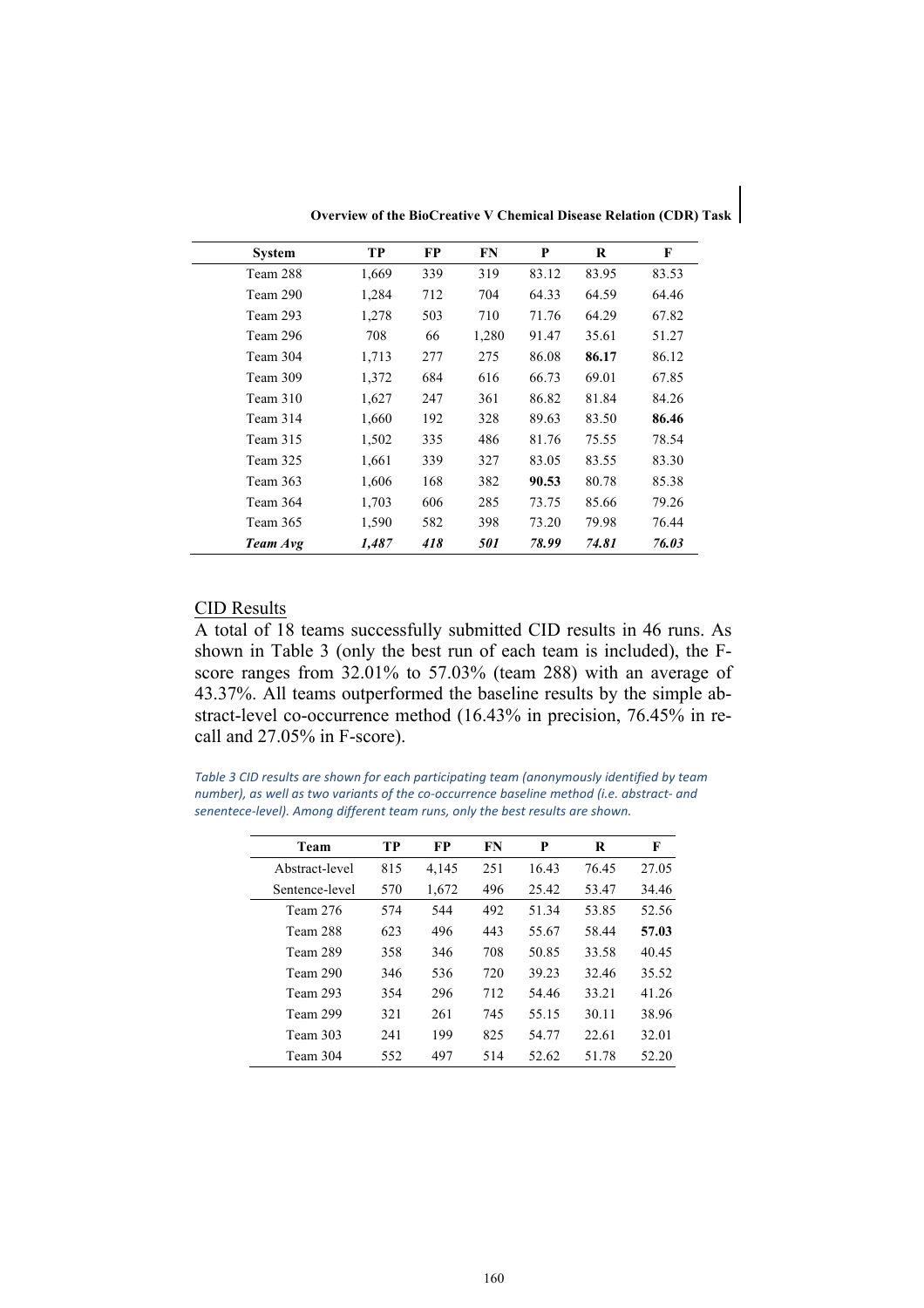| Team     | TP  | <b>FP</b> | FN  | P     | R     | F     |
|----------|-----|-----------|-----|-------|-------|-------|
| Team 310 | 602 | 1,099     | 464 | 35.39 | 56.47 | 43.51 |
| Team 316 | 454 | 633       | 612 | 41.77 | 42.59 | 42.17 |
| Team 322 | 341 | 462       | 725 | 42.47 | 31.99 | 36.49 |
| Team 334 | 441 | 615       | 625 | 41.76 | 41.37 | 41.56 |
| Team 335 | 351 | 390       | 715 | 47.37 | 32.93 | 38.85 |
| Team 338 | 576 | 635       | 490 | 47.56 | 54.03 | 50.59 |
| Team 341 | 408 | 432       | 658 | 48.57 | 38.27 | 42.81 |
| Team 363 | 506 | 493       | 560 | 50.65 | 47.47 | 49.01 |
| Team 364 | 595 | 1,835     | 471 | 24.49 | 55.82 | 34.04 |
| Team 365 | 532 | 464       | 534 | 53.41 | 49.91 | 51.60 |
| Team Avg | 454 | 569       | 612 | 47.09 | 42.61 | 43.37 |
|          |     |           |     |       |       |       |

Proceedings of the fifth BioCreative challenge evaluation workshop

### Response Time Results

The average response time for DNER teams was 5.57 seconds, with a standard deviation of 6.1 (Figure 1), ranging from 0.053 to 19.4 seconds per request. The average response time for CID teams was 8.38 seconds, with a standard deviation of 6.5, ranging from 0.119 to 27.8 seconds.



# **4 Discussion & Conclusions**

Given the level of participation and team results, we conclude that the CDR challenge task was run successfully and is expected to make significant contributions to both the text mining and biocuration research communities. To the best of our knowledge, the constructed corpus is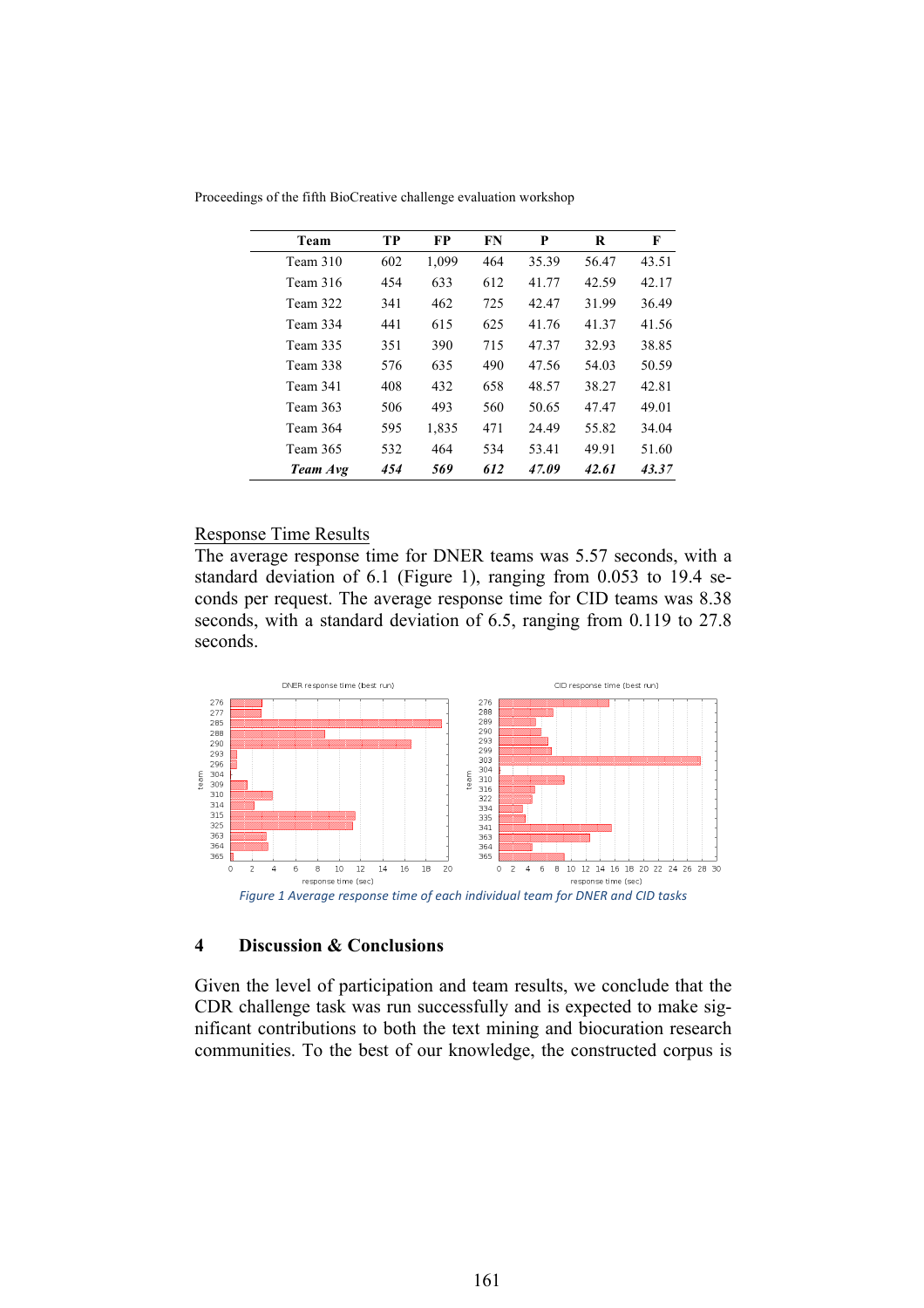the largest of its kind for both disease annotations and disease-chemical relations. In addition, our corpus includes both the text spans and normalized concept identifiers of entity annotations, as well as relation annotations, in the same abstract. We believe such a data set will be invaluable in advancing text-mining techniques for relation extraction tasks. Furthermore, our annotated data includes approximately 30% of the CDR relations that are asserted across sentence boundaries (i.e., not in the same sentences).

Unlike most challenge tasks in BioNLP (19), our task was designed to provide practical benefits to assist literature-based biocuration through two distinctive requests: a) all text-mined entities and relations should be normalized to database identifiers so that they can be readily useful to database curation; and b) through web services, biocuration groups can remotely request text-mined results in real-time without additional investment in text-mining tool adoption and technical infrastructure. By doing so, we hope that the state-of-the-art will be advanced for BioNLP systems toward higher standards for interoperability and scalability in future development.

### **5 Acknowledgment**

This research was supported by the NIH Intramural Research Program, National Library of Medicine and the National Institute of Environmental Health Sciences (ES014065 and ES019604).

# **REFERENCES**

- 1. Doğan RI, Murray GC, Névéol A, et al. (2009) Understanding PubMed user search behavior through log analysis. *Database (Oxford)* **2009**: bap018.
- 2. Névéol A, Doğan RI, Lu Z (2011) Semi-automatic semantic annotation of PubMed queries: a study on quality, efficiency, satisfaction. *Journal of Biomedical Informatics* **44**: 310-318.
- 3. Li J, Zheng S, Chen B, et al. (2015) A survey of current trends in computational drug repositioning. *Briefings in Bioinformatics* **1**: 11.
- 4. Hurle MR, Yang L, Xie Q, et al. (2013) Computational drug repositioning: from data to therapeutics. *Clinical Pharmacology & Therapeutics* **93**: 335-341.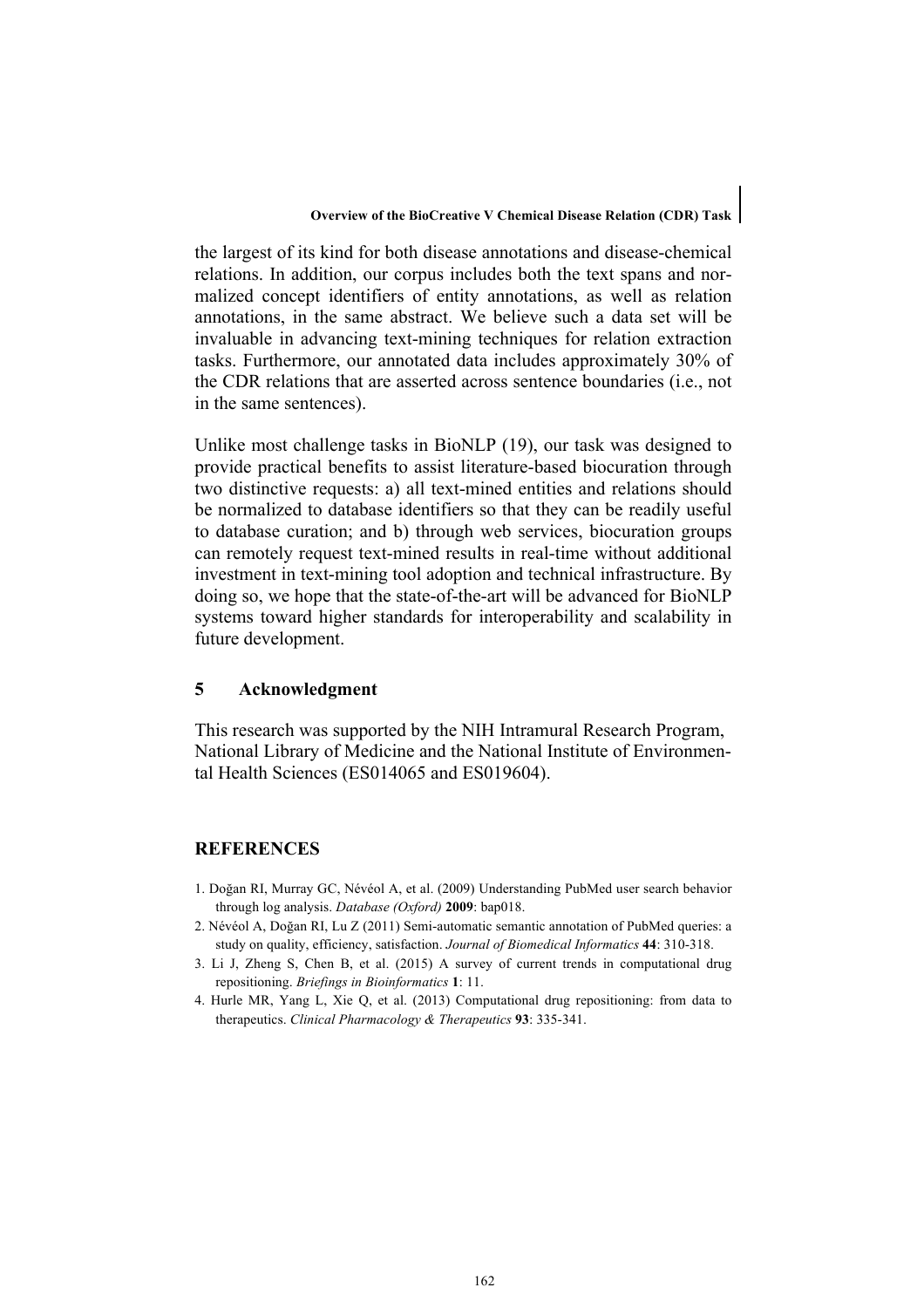- 5. Davis AP, Murphy CG, Saraceni-Richards CA, et al. (2009) Comparative Toxicogenomics Database: a knowledgebase and discovery tool for chemical-gene-disease networks. *Nucleic Acids Res* **37**: D786-D792.
- 6. Kang N, Singh B, Bui C, et al. (2014) Knowledge-based extraction of adverse drug events from biomedical text. *BMC Bioinformatics* **15**: 64.
- 7. Xua R, Wang Q (2014) Automatic construction of a large-scale and accurate drug-side-effect association knowledge base from biomedical literature. *Journal of Biomedical Informatics* **51**: 191-199.
- 8. Gurulingappa H, Mateen-Rajput A, Toldo L (2012) Extraction of potential adverse drug events from medical case reports. *J Biomed Semantics* **3**: 15.
- 9. Mulligen EMv, Fourrier-Reglat A, Gurwitz D, et al. (2012) The EU-ADR corpus: annotated drugs, diseases, targets, and their relationships. *Journal of Biomedical Informatics* **45**: 879- 884.
- 10. Gurulingappa H, Rajput AM, Roberts A, et al. (2012) Development of a benchmark corpus to support the automatic extraction of drug-related adverse effects from medical case reports. *Journal of Biomedical Informatics* **45**: 885-892.
- 11. Harpaz R, Vilar S, DuMouchel W, et al. (2013) Combing signals from spontaneous reports and electronic health records for detection of adverse drug reactions. *Journal of the American Medical Informatics Association* **20**: 413-419.
- 12. Iyer SV, Harpaz R, LePendu P, et al. (2014) Mining clinical text for signals of adverse drug-drug interactions. *Journal of the American Medical Informatics Association* **21**: 353- 362.
- 13. Leaman R, Wojtulewicz L, Sullivan R, et al. (2010) Towards internet-age pharmacovigilance: extracting adverse drug reactions from user posts to health-related social networks. Proceedings of the 2010 Workshop on Biomedical Natural Language Processing. Uppsala, Sweden: Association for Computational Linguistics. pp. 117-125.
- 14. Krallinger M, Vazquez M, Leitner F, et al. (2011) The Protein-Protein Interaction tasks of BioCreative III: classification/ranking of articles and linking bio-ontology concepts to full text. *BMC Bioinformatics* **12**: S3.
- 15. Leaman R, Doğan RI, Lu Z (2013) DNorm: disease name normalization with pairwise learning to rank. *Bioinformatics* **29**: 2909-2917.
- 16. Leaman R, Khare R, Lu Z (2013) NCBI at 2013 ShARe/CLEF Shared Task: Disorder Normalization in Clinical Notes with DNorm. Proceedings of the CLEF 2013 Evaluation Labs and Workshop. Valencia, Spain.
- 17. Doğan RI, Leaman R, Lu Z (2014) NCBI disease corpus: A resource for disease name recognition and concept normalization. *Journal of Biomedical Informatics* **47**: 1-10.
- 18. Leaman R, Khare R, Lu Z (2015) Challenges in clinical natural language processing for automated disorder normalization. *Journal of Biomedical Informatics* **57**: 28–37.
- 19. Huang C-C, Lu Z (2015) Community challenges in biomedical text mining over 10 years: success, failure and the future. *Briefings in Bioinformatics*.
- 20. Wiegers TC, Davis AP, Mattingly CJ (2014) Web services-based text-mining demonstrates broad impacts for interoperability and process simplification. *Database (Oxford)* **2014**: bau050.
- 21. Wiegers TC, Davis AP, Mattingly CJ (2012) Collaborative biocuration-text-mining development task for document prioritization for curation *Database* **2012**: bas037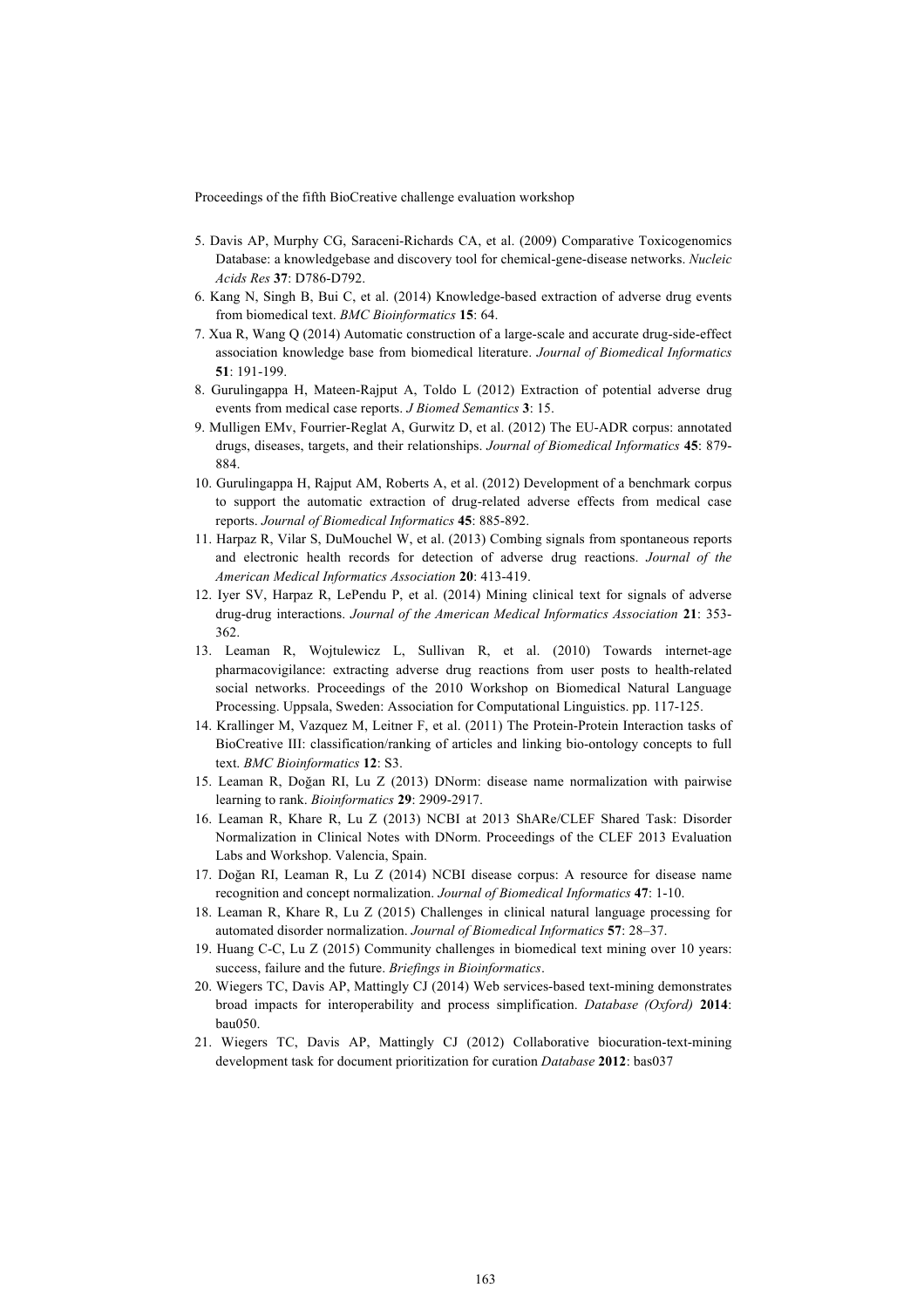#### **Overview of the BioCreative V Chemical Disease Relation (CDR) Task**

- 22. Li J, Sun Y, Johnson R, et al. (2015) Annotating chemicals, diseases, and their interactions in biomedical literature. Proceedings of the fifth BioCreative challenge evalua-tion workshop. Sevilla, Spain.
- 23. Davis AP, Wiegers TC, Roberts PM, et al. (2013) A CTD-Pfizer collaboration: manual curation of 88,000 scientific articles text mined for drug-disease and drug-phenotype interactions. *Database (Oxford)* **2013**: bat080.
- 24. Leaman R, Gonzalez G (2008) BANNER: an executable survey of advances in biomedical named entity recognition. *Pacific Symposium on Biocomputing*: 652-663.
- 25. Pradhan S, Elhadad N, South BR, et al. (2014) Evaluating the state of the art in disorder recognition and normalization of the clinical narrative. *Journal of the American Medical Informatics Association*: 143-154.
- 26. Leaman R, Wei C-H, Lu Z (2015) tmChem: a high performance approach for chemical named entity recognition and normalization. *Journal of Cheminformatics* **7**: S3.
- 27. Li J, Sun Y, Johnson RJ, et al. (2015) Annotating chemicals, diseases and their interactions in biomedical literature. Proceedings of the fifth BioCreative challenge evaluation workshop.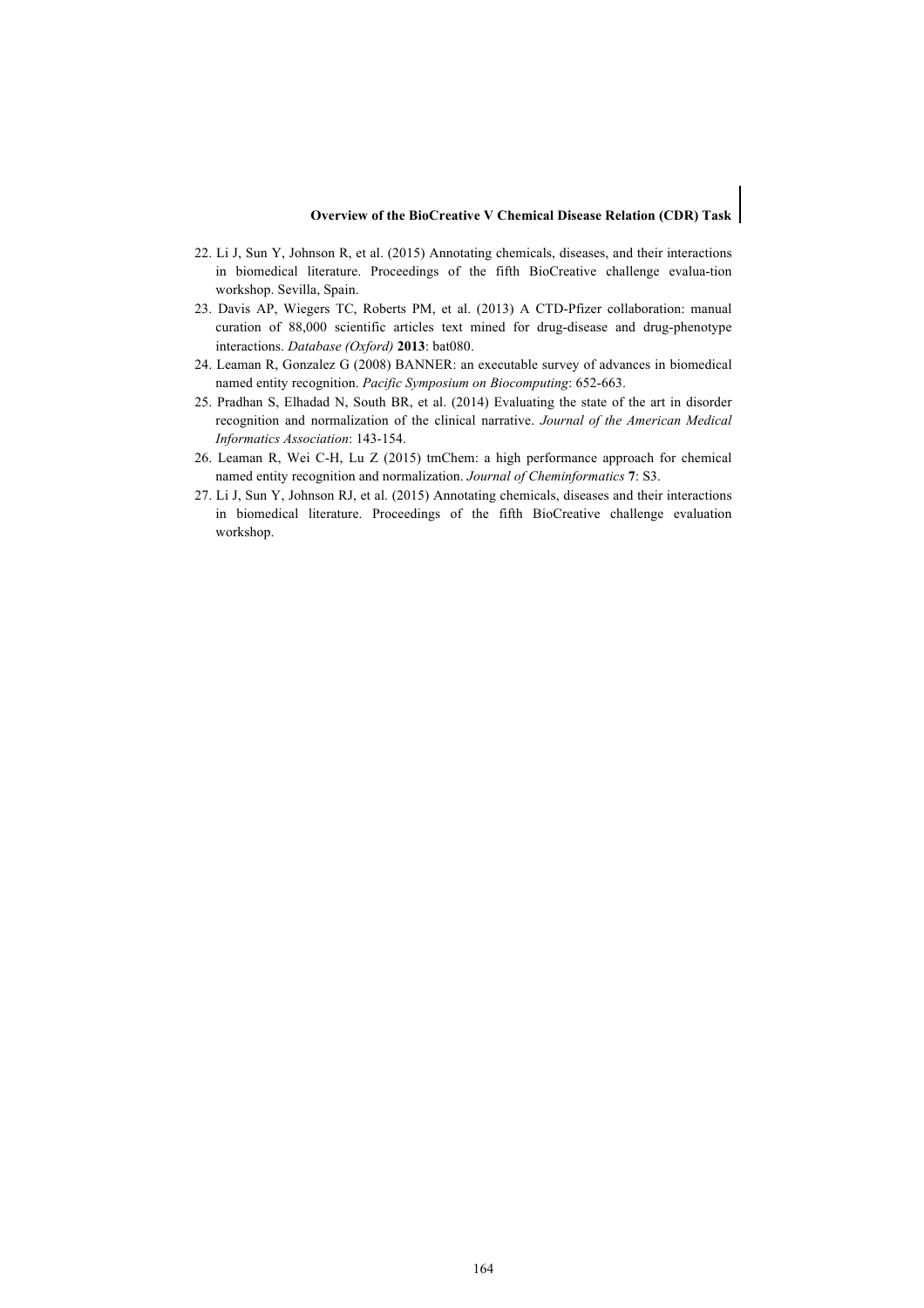Appendix of Wei CH, Peng Y, Leaman R. Davis AP, Mattingly CJ, Li J, Wiegers TC, Lu Z. Overview of the BioCreative Chemical Disease Relation (CDR) Task. In Proceedings of the fifth BioCreative Workshop BioCreative challenge evaluation workshop, Sevilla, Spain

|                 |                         |       | Concept-level |                    |                    | <b>Mention-level</b> |       | Avg. Response time |
|-----------------|-------------------------|-------|---------------|--------------------|--------------------|----------------------|-------|--------------------|
| <b>Team ID</b>  | Run                     | P     | ${\bf R}$     | $\mathbf F$        | $\mathbf P$        | ${\bf R}$            | F     | (msec)             |
| $\frac{276}{ }$ | $\,1$                   | 73.78 | 77.72         | $\overline{75.70}$ | $\overline{75.39}$ | 73.53                | 74.45 | 2,932.0            |
| 277             | $\,1$                   | 88.89 | 82.14         | 85.39              | 87.67              | 81.35                | 84.39 | 2,030.0            |
|                 | $\overline{c}$          | 89.51 | 81.94         | 85.56              | 87.67              | 81.35                | 84.39 | 2,870.1            |
|                 | 3                       | 89.89 | 81.44         | 85.46              | 87.67              | 81.35                | 84.39 | 2,571.0            |
| 285             | $\,1$                   | 58.34 | 62.83         | 60.50              | 82.45              | 76.27                | 79.24 | 19,408.8           |
|                 | $\overline{\mathbf{c}}$ | 45.95 | 62.73         | 53.04              | 61.38              | 77.98                | 68.69 | 22,546.7           |
|                 | $\overline{\mathbf{3}}$ | 46.68 | 63.58         | 53.83              | 60.91              | 77.31                | 68.13 | 22,598.1           |
| 288             | $\mathbf{1}$            | 83.12 | 83.95         | 83.53              | 86.89              | 82.10                | 84.43 | 8,700.7            |
|                 | $\overline{c}$          | 83.12 | 83.95         | 83.53              | 86.89              | 82.10                | 84.43 | 9,436.4            |
|                 | 3                       | 82.54 | 83.95         | 83.24              | 86.48              | 82.30                | 84.34 | 8,313.6            |
| 290             | $\,1$                   | 64.33 | 64.59         | 64.46              | 82.97              | 78.16                | 80.49 | 16,617.0           |
| 293             | $\,1$                   | 71.76 | 64.29         | 67.82              | 89.22              | 84.22                | 86.65 | 627.2              |
|                 | $\overline{c}$          | 71.11 | 63.88         | 67.30              | 89.21              | 84.45                | 86.76 | 600.0              |
|                 | $\overline{\mathbf{3}}$ | 70.77 | 63.68         | 67.04              | 87.94              | 85.22                | 86.56 | 762.4              |
| 296             | $\,1$                   | 91.47 | 35.61         | 51.27              | 81.78              | 72.85                | 77.06 | 587.9              |
|                 | $\overline{\mathbf{c}}$ | 91.06 | 35.36         | 50.94              | 81.11              | 72.49                | 76.56 | 568.9              |
|                 | $\overline{\mathbf{3}}$ | 91.30 | 35.36         | 50.98              | 81.87              | 72.56                | 76.93 | 565.0              |
| 304             | $\,1$                   | 86.08 | 86.17         | 86.12              | 87.26              | 83.79                | 85.49 | 53.1               |
|                 |                         | 86.08 | 86.17         | 86.12              | 87.26              | 83.79                | 85.49 | 45.0               |
|                 | $\frac{2}{3}$           | 86.08 | 86.17         | 86.12              | 87.26              | 83.79                | 85.49 | 53.3               |
| 309             | $\mathbf{1}$            | 64.08 | 67.76         | 65.87              | 84.58              | 77.24                | 80.74 | 2,602.3            |
|                 | $\overline{c}$          | 66.43 | 66.40         | 66.42              | 84.58              | 77.10                | 80.67 | 1,069.0            |
|                 | $\overline{\mathbf{3}}$ | 66.73 | 69.01         | 67.85              | 84.58              | 77.24                | 80.74 | 1,552.4            |
| 310             | $\,1$                   | 86.82 | 81.84         | 84.26              | 84.15              | 82.21                | 83.17 | 3,842.9            |
| 314             | $\,1$                   | 89.42 | 82.44         | 85.79              | 86.28              | 81.44                | 83.79 | 2,242.3            |
|                 | $\overline{c}$          | 89.63 | 83.50         | 86.46              | 87.34              | 83.75                | 85.51 | 2,208.5            |
|                 | 3                       | 88.32 | 83.65         | 85.92              | 86.04              | 83.43                | 84.71 | 2,211.7            |
| 315             | $\,1$                   | 81.76 | 75.55         | 78.54              | 81.54              | 72.78                | 76.91 | 11,458.5           |
|                 | $\overline{c}$          | 79.74 | 76.01         | 77.83              | 79.49              | 73.58                | 76.42 | 13,396.3           |
|                 | $\overline{\mathbf{3}}$ | 83.93 | 72.48         | 77.79              | 82.87              | 70.19                | 76.00 | 10,939.8           |
| 325             | $\,1$                   | 81.14 | 85.26         | 83.15              | 82.28              | 82.28                | 82.28 | 5,212.7            |
|                 |                         | 83.05 | 83.55         | 83.30              | 87.36              | 80.47                | 83.77 | 11,239.8           |
|                 | $\frac{2}{3}$           | 60.66 | 86.62         | 71.35              | 63.80              | 85.10                | 72.93 | 11,627.0           |
| 363             | $\mathbf{1}$            | 90.37 | 80.28         | 85.03              | 82.39              | 85.15                | 83.75 | 3,563.5            |
|                 | $\overline{c}$          | 90.53 | 80.78         | 85.38              | 83.31              | 86.19                | 84.72 | 3,283.5            |
|                 | $\overline{\mathbf{3}}$ | 90.92 | 80.13         | 85.19              | 83.41              | 85.47                | 84.43 | 2,630.4            |
| 364             | $\,1$                   | 73.69 | 85.11         | 78.99              | 74.47              | 79.18                | 76.75 | 4,324.3            |
|                 | $\overline{c}$          | 73.75 | 85.66         | 79.26              | 74.51              | 79.61                | 76.98 | 3,470.0            |
|                 | $\overline{\mathbf{3}}$ | 73.75 | 85.66         | 79.26              | 74.51              | 79.61                | 76.98 | 3,431.3            |
| 365             | $\mathbf{1}$            | 73.20 | 79.98         | 76.44              | 79.65              | 76.70                | 78.14 | 276.0              |

*Table 3. Team results for the CDR task*